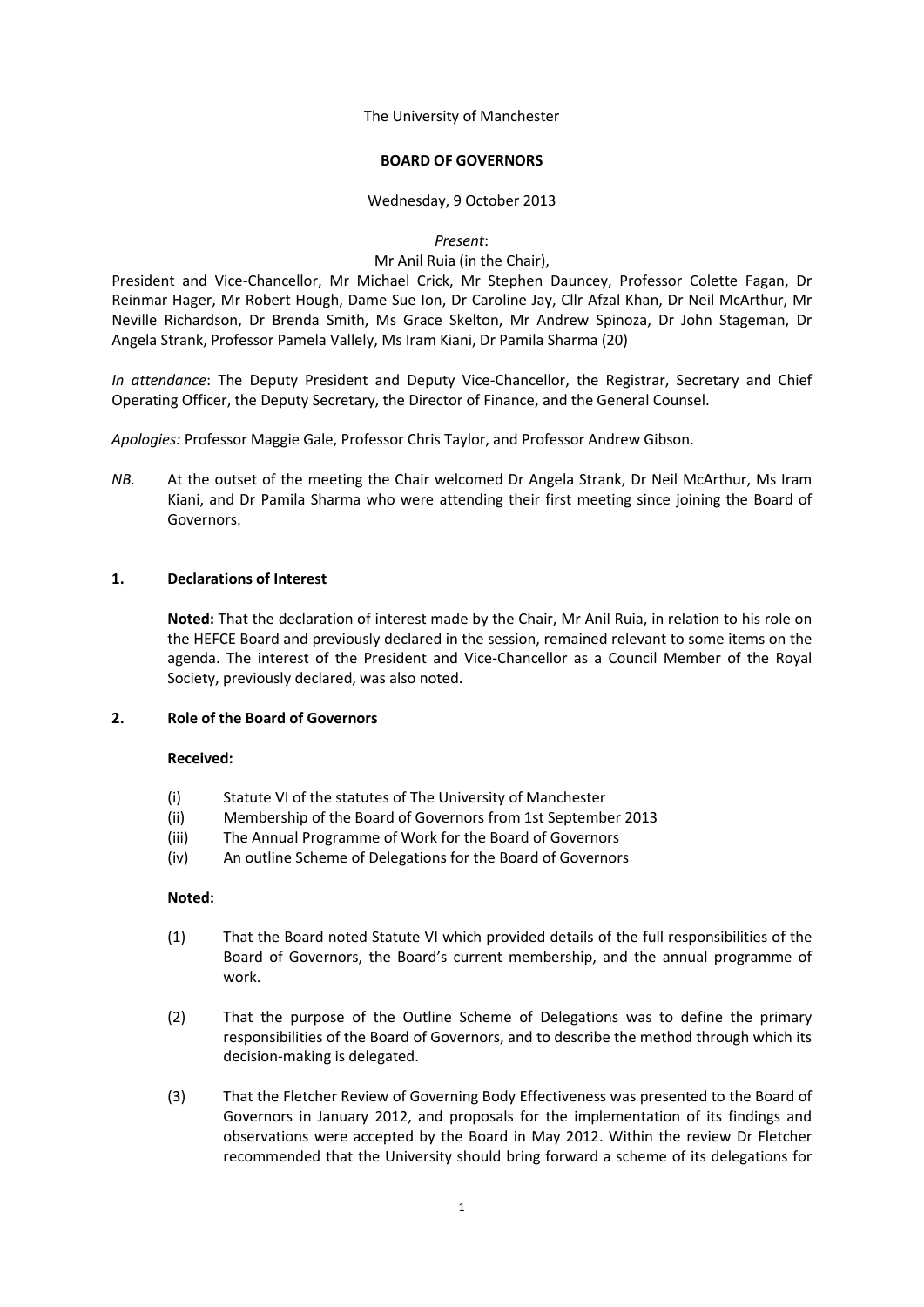approval by the Board of Governors, in order to provide assurances to the Board on the processes that support its decision making.

- (4) That the document had been developed in accordance with guidance from the Committee of University Chairman (CUC), which recommends that "where permissible, the governing body may delegate authority or allocate some of its work to committees, grant delegated authority to the Chair or a committee to act on its behalf and delegate responsibility to the executive head and officers of the institution. Such delegations must be clearly defined in writing and be formally approved by the governing body. Having delegated authority to other bodies or individuals to act on its behalf, the governing body is nevertheless ultimately accountable and has to accept corporate responsibility for the actions taken."
- (5) That the scheme of delegations was a first attempt to identify and clarify extending delegations within the University, and provided the Board with an opportunity to comment on the scheme and associated processes before a final version is brought back for formal approval. The responsibilities of the Board of Governors, the Vice-Chancellor and the Senate are set out in the University's Charter, Statutes and Ordinances. According to Statute VIII (5), the Board may delegate or allocate its powers, authority and functions to committees, the Senate, the Chairman, the President and Vice-Chancellor, any other holder of a senior post or any other staff of the University (with the exception of matters relating to: direct operational employment arrangements, the delegated authority provided to the President and Vice-Chancellor under Statutes X, XI and XII, and to the Deans of Faculties under Statute XV, the delegations made by Senate under Statute XXI, concerning student discipline, and arrangements for admittance of students, and for the regulation of examinations and academic or professional assessment).
- (6) That the Board welcomed the Scheme of Delegations, noting that following further development and revision it would be brought back to the Board for formal adoption.

#### **3. Minutes**

**Confirmed:** The minutes of the meeting held on 10 July 2013.

#### **4. Matters arising from the minutes**

**Received:** A report summarising actions consequent on decisions taken by the Board.

#### **Noted:**

- (1) That at the July 2013 meeting, the Board had discussed the level of detail that was appropriate for disclosure to the Board from the Gift Oversight Group publically, and, recognising that this was the first time a formal Report had been presented and that the work of the Group was evolving, the Chair and the Director of Development resolved to consider the issue further and report back within the next session.
- (2) That work was underway within the University to map existing policies to an overarching ethical policy. On completion, this would allow the Board to consider coverage and identify any obvious gaps. The current position in respect of research partnerships was that the principle of academic freedom was strongly defended within the University and that collaborations were supported when founded through the pursuit of academic enquiry. The discussion raised a number of issues in respect of collaborations with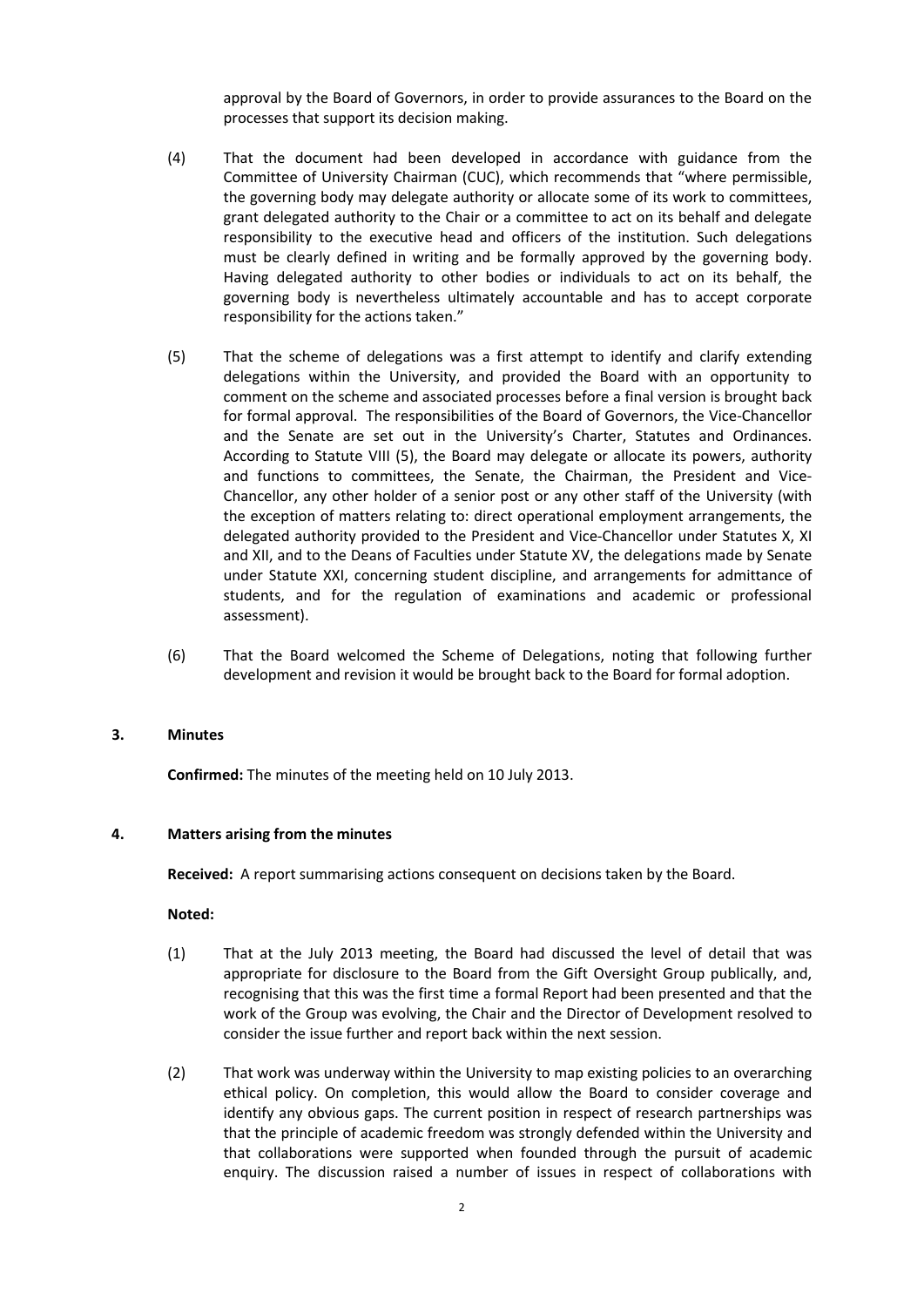certain countries, and/or partners, and the Board noted that the item should receive further consideration by the Board in due course.

## **5. Summary of business** by the Deputy Secretary

**Received:** A report prepared by the Deputy Secretary on the main items of business to be considered at the meeting.

#### **6. Chairman's report**

## **Received:**

- (i) Representations concerning the closure of the Learning Disabilities Programme
- (ii) A report on the Membership of Board Committees
- (iii) Details of the Uniac Audit Forum
- (iv) Details of forthcoming Leadership Foundation Events
- (v) HEFCE Governance Briefing (September 2013)
- (vi) A verbal report from the Chair on the Board's current strategic priorities

#### **Reported:**

- (1) That the Chair alerted the Board to correspondence from members of the University community who had raised concerns about the decision to close the Learning and Disabilities Studies course within the Institute of Education, within the School of Environment, Education and Development. The Board considered the issues raised in the correspondence and, recognising that the decision to close any programme appropriately rests with the School or Faculty concerned, it concluded that the proper steps had been followed by the University in terms of consultation, due process and in the setting of recruitment targets which, unfortunately, the programme had been unable to meet. The Board was also made aware that the decision to close the course did not reflect any intention to withdraw from Learning Disability Studies as a whole and that the Institute of Education was currently reviewing how it might develop its work in this area. Alternative provision with another HE provider had been explored at an early stage within the due diligence process, but could not be pursued. Although a sensitive and difficult decision in the context of wider institutional social responsibility commitments, the poor recruitment and drop-out rate within the programme was such that, after failing to meet agreed targets, it was deemed unsustainable. Although recruitment to the programme had ceased, the University would seek to ensure that those students continuing their studies received an excellent student experience and were supported in their career decisions.
- (2) That the membership of the Board's subcommittees and other committee with representation from the Board had been agreed over the summer. The following membership had been agreed between the Chair of the Board and committee chairs.

Audit Committee: Mr Stephen Dauncey (in the Chair) Mr Alan Clarke (Independent Member) Dame Sue Ion Mrs Christine Lee-Jones Mr Andy Spinoza (from 1st September 2013)

Nominations Committee: The Pro-Chancellor (Mrs Gillian Easson) (in the Chair)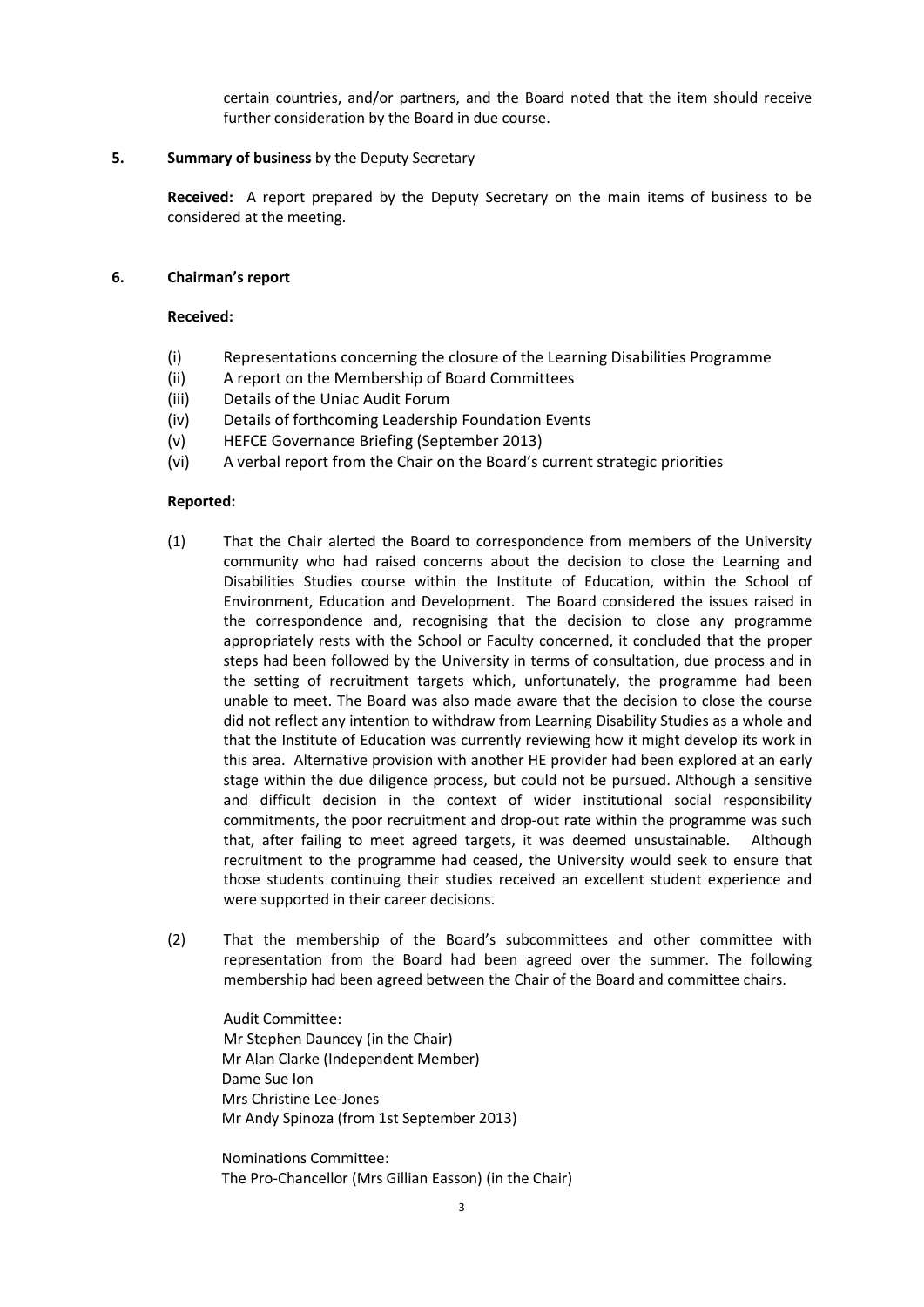Appointed by the Board of Governors Ms Iram Kiani (from 1st September 2013) Mr Andrew Spinoza Professor Chris Taylor Nominated by the General Assembly Professor Sir Robert Boyd Mrs Elizabeth France Mr James Hancock Mrs Janet Pickering Mr Wakkas Khan (elected from 1st September 2013)

Finance Committee: Mr Neville Richardson (in the Chair) Dr Neil McArthur (from 1st September 2013) Mr Paul Lee Dr Brenda Smith Dr John Stageman Professor Colette Fagan The President and Vice-Chancellor (ex officio) The General Secretary of the Students' Union (ex officio)

Staffing Committee: Mr Robert Hough (in the Chair) Professor Colette Fagan Councillor Afzal Khan Dr Brenda Smith Professor Pamela Vallely

Remuneration Committee: The Chair of the Board of Governors (in the Chair) Dr Brenda Smith Mrs Christine Lee-Jones (from 1st September 2013) Mr Neville Richardson (ex officio, as Chair of the Finance Committee) The President and Vice-Chancellor (except in relation to matters affecting the remuneration of the President and Vice-Chancellor) (ex officio)

Representatives on other committees: Mr Michael Crick (from 1st September 2013), Manchester University Press Board Mr Scott Fletcher, (from 1st September 2013), UMI3 Board

- (2) That the Board noted the date of the Uniac forum which was due to be held in Manchester on 25<sup>th</sup> November 2013. A range of speakers would offer updates on the regulatory environment for Higher Education, approaches to realising value from risk management, professional practices for internal audit, and approaches to managing student finance related fraud in the Sector.
- (3) That the programme of Leadership Foundation events was provided to members. Members were directed to contact the Deputy Secretary if they would like to attend any events. Any members attending such an event should undertake to provide a report to the Board so that the benefits are shared and the value of attendance is maximised.
- (4) That the Chair provided a briefing to the Board on a number of strategic matters in the sector and the University. This included references to the University's principle strategic priorities: the on-going preparation for the Research Excellence Framework, the continuing focus on student satisfaction, the development of the Goal 3 Social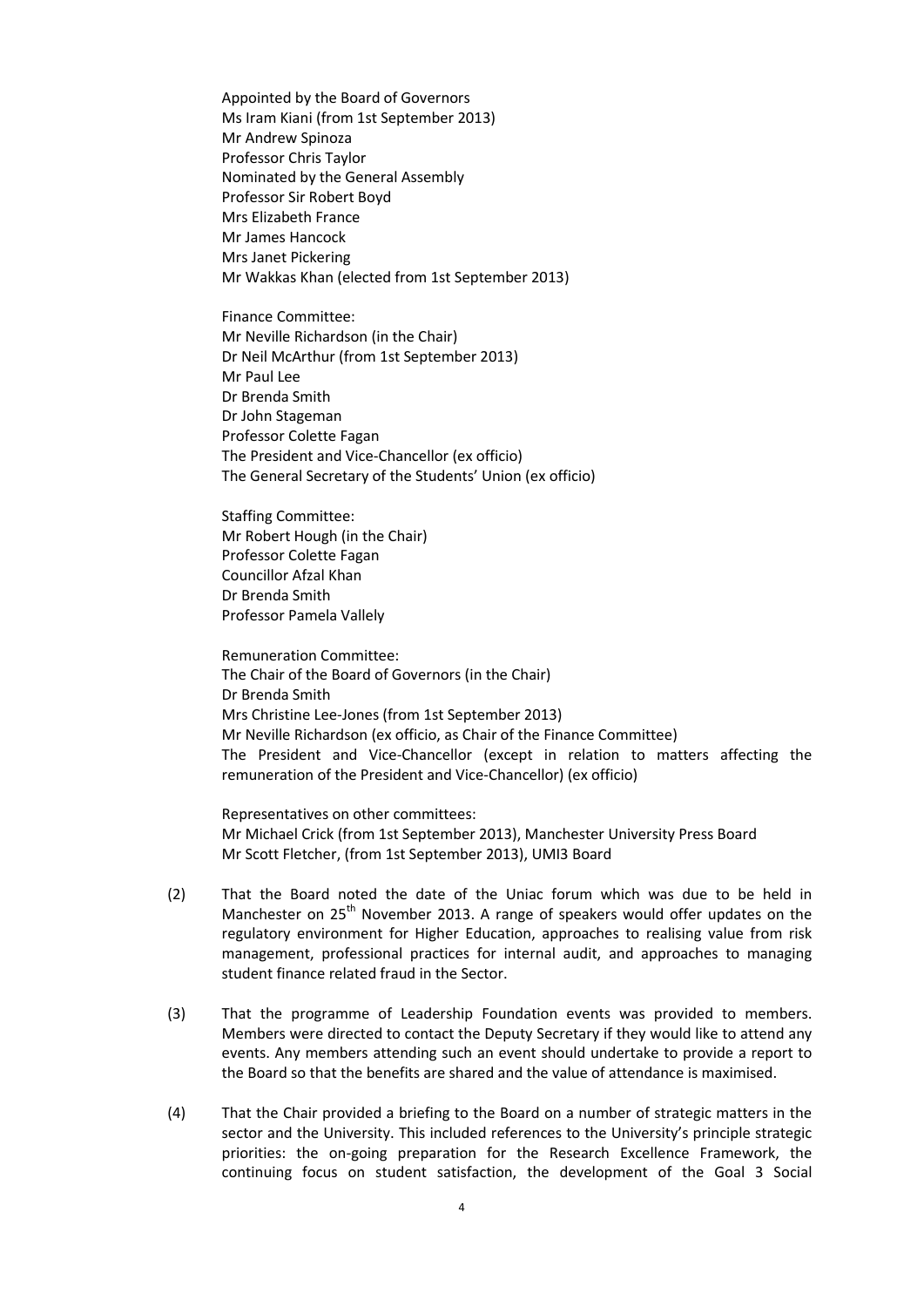Responsibility strategy, the People Strategy and its implementation, the Financing and Implementation of the Campus Masterplan, and student employability. In discussing these items, it was proposed that the Board should, at the Strategic Briefing scheduled for 13<sup>th</sup> November, receive a briefing on the feedback received from external stakeholders.

# **7. Secretary's report**

**Received:** Three Charity Commission guides on public benefit were provided for the information of members of the Board ('The public benefit requirement', 'Running a charity', and 'Reporting'). The presentation of these guides to the formal meeting enabled the University to provide confirmation that its trustees "are aware of the guidance on public benefit" within its formal reporting.

**Noted:** That the guides would be complemented by the training session, due to be delivered by the Charity Commission to the Board of Governors on the afternoon of 28<sup>th</sup> January 2014. The documents described the University's obligations as an institution with charitable status. Although HEFCE is the University's principal regulator, it was important for governors to be aware of the public benefit guidance in discharging their responsibilities. In terms of the University's reporting, the public benefit statements presented elsewhere on the agenda and which formed part of the financial statements, are the primary means through which the University provides evidence that its work is for the public benefit.

# **8. President and Vice-Chancellor's report**

# **(a) The Report of the President and Vice-Chancellor to the Board of Governors**

## **Reported:**

(1) That at the time of the President and Vice-Chancellor's report, applications for undergraduate (UG) places had increased by 7% for 2013 entry with 54,694 applications (home and overseas) for 8,181 places compared to 51,059 the previous year. UCAS figures show the University's increase in applications is higher than the sector average for both home/EU and international students. We also outperformed our UCAS comparator group. Acceptances from Home/EU students increased by 15%, while those from international students fell slightly. It was reassuring to note that this recruitment cycle looked to be returning to the more familiar pattern seen prior to the introduction of changes to the financing of Home/EU UGs that affected the 2012 intake in particular. In 2013 targets for home/EU students were set separately for Medicine, Dentistry and Nursing. For the remainder there is a government student number control (SNC) of 1,724 (maximum of 1,865, minimum of 1,638) for students who do not attain at least ABB or equivalent. The University was expecting to recruit 1,800 SNCs which will be within the allowable range. Home/EU postgraduate taught (PGT) student recruitment has continued to be a challenge. Applications declined for the second year in succession with 6,399 applications by the end of August (7,465 last year) and acceptances fell by 9%. By the beginning of September 1,759 students had accepted places against a target of 1,900 (actual intake in 2012 was 1,717). HEFCE have initiated a Postgraduate Support Scheme under which the University will bid for additional students in 2014/15. [http://www.hefce.ac.uk/pubs/year/2013/cl182013/.](http://www.hefce.ac.uk/pubs/year/2013/cl182013/) The University would continue to review the portfolio of PGT courses in the light of recruitment in 2013.

Applications from international PGT students increased by 5% to 26,067 for 2,826 places with a 5% increase in acceptances. There was substantial variation across programmes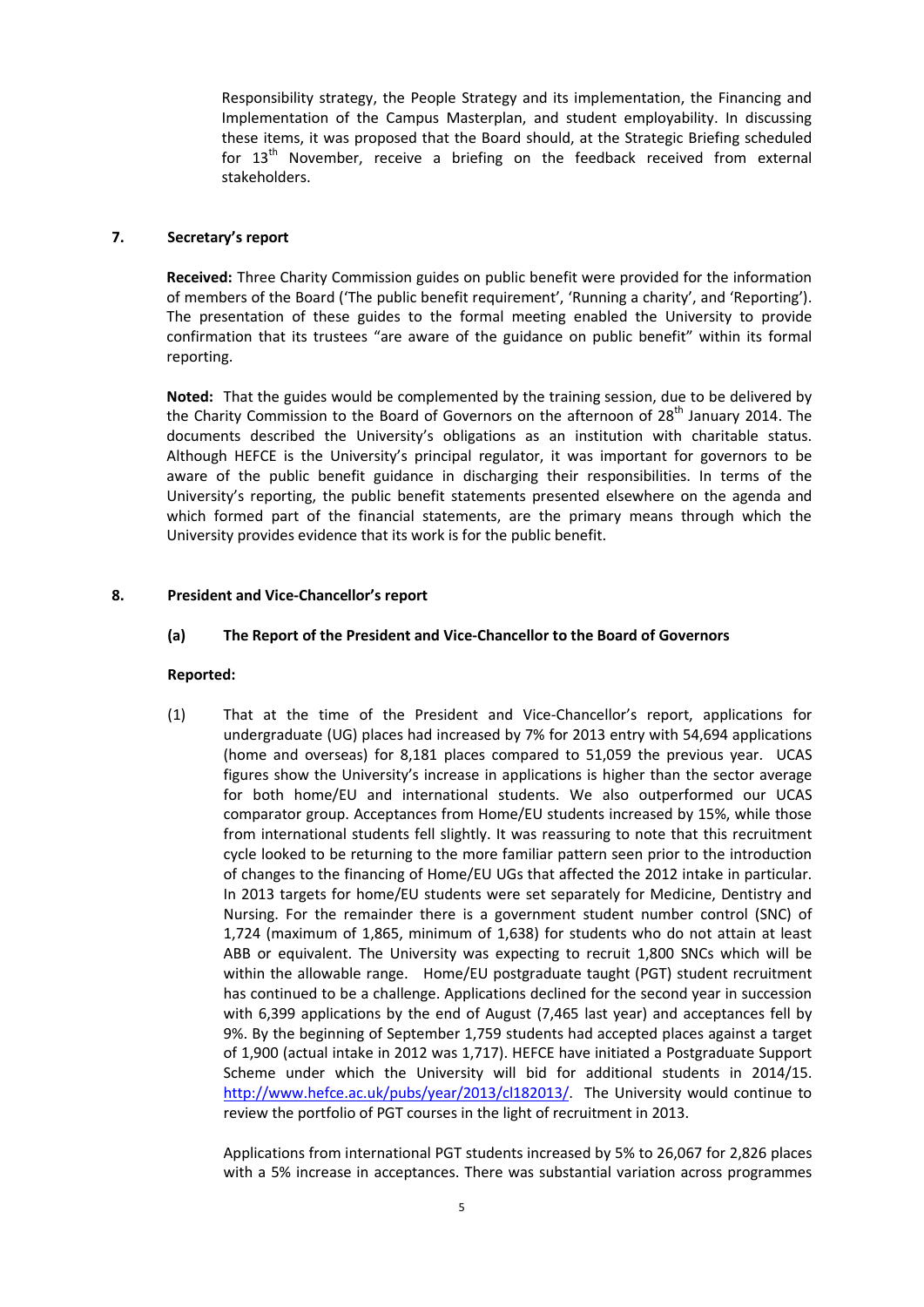hence the need for continued discussion of the postgraduate portfolio. It was also important to note that while the majority of registrations will be completed in September, some students will continue to register throughout the cycle, particularly postgraduate research students. The final registration numbers would not be known until after the HESES census date of 1st December 2013.

- (2) That the results of the Staff Survey had been very encouraging and had compared well to other institutions. The University had exceeded its KPIs, with a response rate of 71% and 82 % of staff indicating that they are satisfied with their job. In addition, 94% of all respondents agreed that the University is a good place to work. The level of participation means that the results provide a reliable basis for judging how people feel about working here at the University. Consequently, the survey was a really strong foundation on which to build action plans to improve everyone's experience at work. To this end, managers have received a set of results for their area of responsibility and have been encouraged to share these with their local teams to put together an initial, draft Action Plan for their area to address the issues highlighted. These local plans will feed into the University-level Staff Survey Action Plan. A formal assessment of progress against this and the other high-level KPIs will be provided by means of a regular report through the PRC.
- (3) That this year we have completed surveys for taught students on both undergraduate (National Student Survey NSS) and postgraduate progammes (Postgraduate Taught Experience Survey PTES). The overall result for student satisfaction in the 2013 National Student Survey (NSS) for this University showed an improvement of two percentage points from 83 to 85%, an increase of six percentage points in just two years. This good progress demonstrated the University's sustained success in enhancing student satisfaction. This year has also seen tremendous increases in some subject areas with rises over 10% points for social work; genetics, aerospace engineering, cinematics and photography, sociology, drama, medicine, mechanical engineering and 'others' in European languages. This confirmed that the University was heading in the right direction and the hard work of colleagues over recent years has been rewarded by a further overall improvement in student satisfaction at The University of Manchester. The University would continue to work with Schools to ensure it builds upon these improvements across the institution and address areas where performance is a concern. The Postgraduate Taught Experience Survey (PTES) was a national survey, designed by the Higher Education Academy but administered by individual institutions. Institutions can choose whether to take part and approximately 90 chose to do so in 2013, with this being The University of Manchester's first participation. Fourteen Russell Group Universities are reported as having taken part in 2013. The University of Manchester overall average score of 71.5% satisfaction is close to the Russell Group average of 72.0% with a sector average of 72.9%. The PTES results across the sector yield lower levels of satisfaction than for the NSS but care needs to be taken in direct comparisons. Overall student satisfaction is not measured in the same way and poses questions against expectation. It is a voluntary survey with smaller numbers of institutions participating while the response rate was much lower at 27% (2253 respondents) than for NSS and PRES surveys. The data remained confidential to the institution so it was not possible to construct national league tables. There was scope for improvement and these results will be used in a discussion of postgraduate taught student satisfaction. This will form part of the 2013 APR discussion and responses are expected to be included in the Student Experience Action Plans discussed in the annual review of teaching and learning in December 2013.
- (4) That the "Academic Ranking of World Universities" carried out annually by the Institute of Higher Education in China's Shanghai Jiao Tong University was generally regarded by research-led universities around the world as the most reliable of international rankings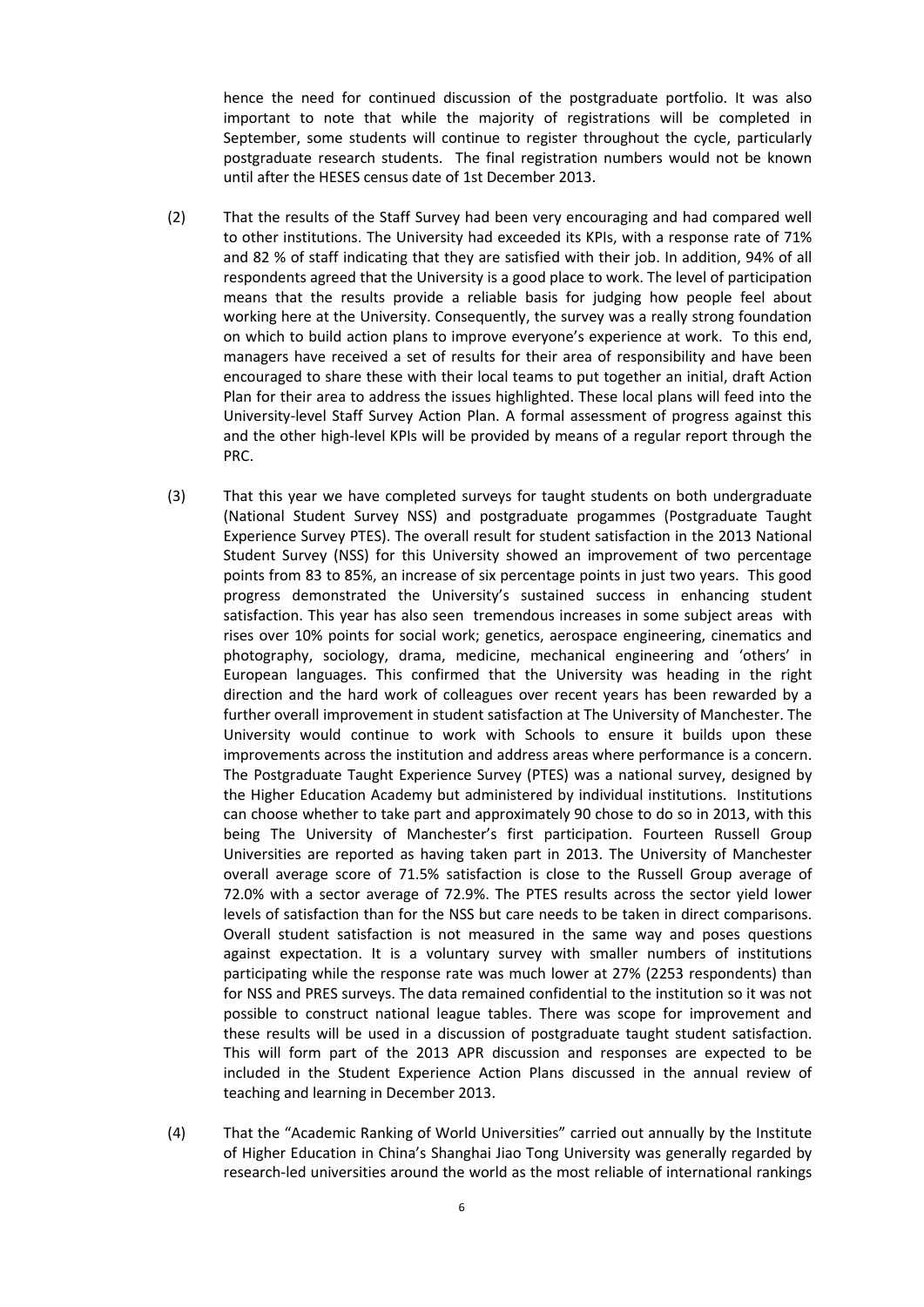and has been the only objective ranking to date. While there are some methodological issues with this Index, it is generally considered to use credible, consistent criteria, and is developed in a largely transparent, contestable manner. For these reasons, Manchester has identified the Jiao Tong Index as a primary indicator of our international standing and competitiveness. However, significantly for this institution, the Jiao Tong does not assess most of its disciplines in humanities or in subjects allied to medicine, many of which are particularly strong. Given the importance of this Index as a barometer of the University's progress, the President and Vice-Chancellor expressed her disappointment that in the 2013 Rankings the University has dropped by one place to 41st. The University had been overtaken by Pierre and Marie Curie in Paris, now France's number one university and beneficiary of enormous recent investment, but held its 5th place in the UK comfortably and its score actually went up. This was despite the drop in Nobel weighting; as the University's resident Laureates received their award in 2010 the weighting drops to 90% from 100%. If the full weighting had remained in place the University would have just edged out British Columbia and remained in 40th position.

- (5) That during July 2013, the University successfully issued a £300m 40 year bond to help finance the first phase of the Campus Development Plan. The 2012/13 year (as yet unaudited figures) will show a robust underlying surplus, slightly lower than 2011/12, reflecting the lower home student numbers recruited last year and the consequent lower tuition fees and accommodation income. Cash generation remained strong and it was important that this continued as the strategic plans require internal cash generation as the other main funding source to complement the bond. The University had originally set a surplus of 7% of turnover as a KPI but in the light of the Campus Development Plan it is proposed to move to an EBITDA (earnings before interest tax depreciation and amortisation) target which is more appropriate as it measures cash generation. The reported surplus will be lower in future due to higher interest costs associated with increased borrowing (ie the bond) and also a higher depreciation charge as more capital investment is brought on-stream.
- (6) That the University was committed to developing sound, strategically informed five year forecasts predicated on the need to generate cash to re-invest on a scale commensurate with the strategic objectives of the University. This year the Budget and Five Year Plan exercises were combined and the process for review was also changed to a discussion with all five main budget holders and the Deputy President and Deputy Vice-Chancellor and Director of Finance and the President and Vice-Chancellor. This produced a much more transparent approach to the process and enabled the achievement of a set of forecasts that meet the requirements of the University. The process will be reviewed and any lessons learnt incorporated into next year's process. The University submitted a Five Year Plan to HEFCE in July as required following approval by the Board. The President and Vice-Chancellor reminded the Board that while some reasonable assumptions can be made about income and expenditure streams, there was still a great deal of uncertainty about the external financial environment so that, inevitably, it is difficult to be categorical about planning assumptions, especially in the later years.
- (7) That the Minister for Universities and Science has outlined the next steps in the government's programme of higher education funding and regulatory reforms in England. These will:
	- Place the Higher Education Funding Council for England (HEFCE) in an 'oversight and co-ordination role';
	- Establish a Register of Higher Education Provision;
	- Introduce a Statement of HEI Designation Conditions; and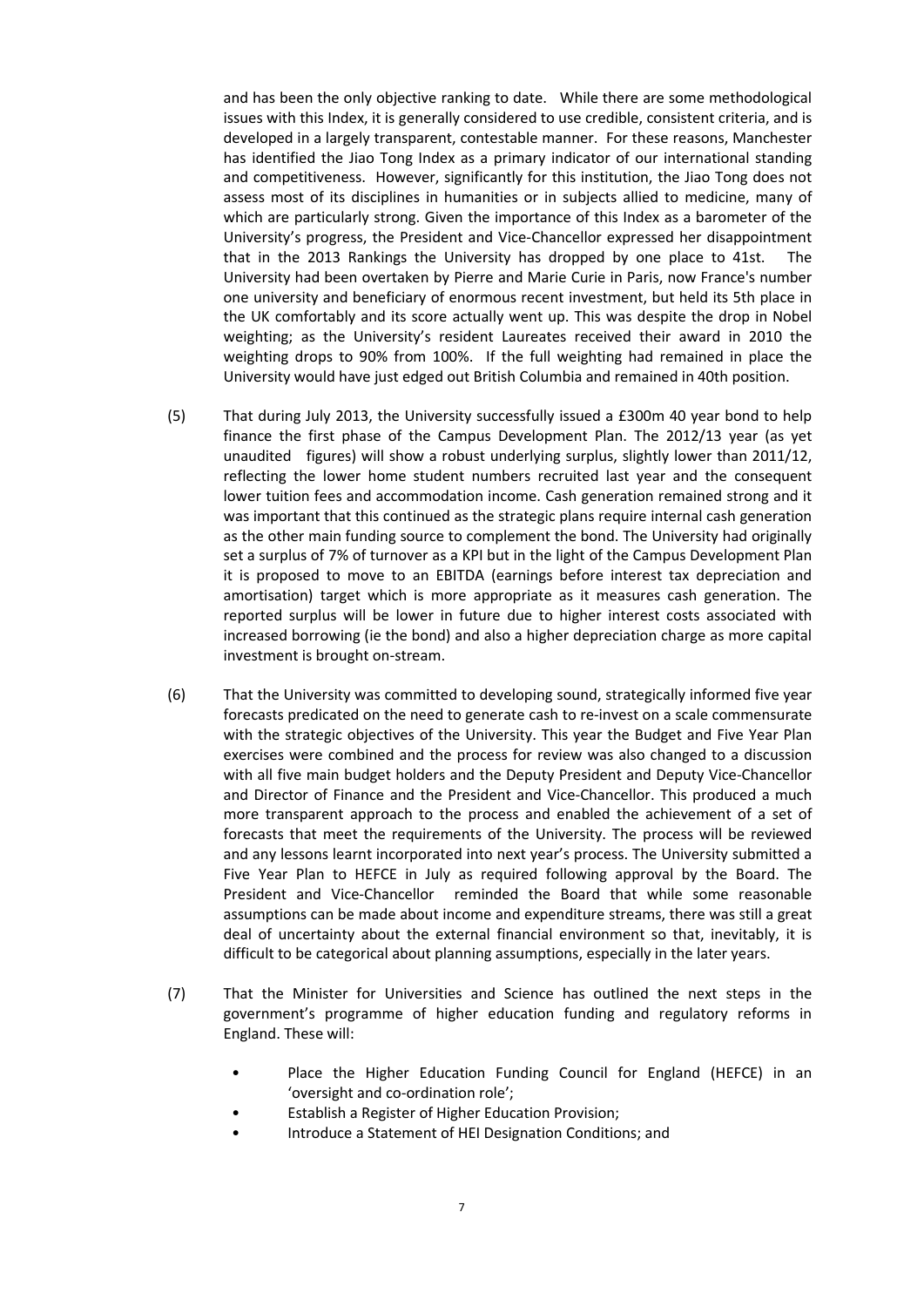• Update HEFCE's Financial Memorandum, and takes forward a new designation process and number control system for alternative providers and a designation resolution process.

Board members will be reassured that the Minister has reaffirmed the primary importance of institutional autonomy and academic freedom, principles which are enshrined in the further and higher Education Act 1992. Another reassurance provided was HEFCE's statutory independence. HEFCE was working on a register of higher education provision which will set out key information on each HE provider that is part of the regulated sector. It was also continuing to implement reforms to the Student Number Controls, including extending them to alternative providers from 2014-15. In relation to the introduction of a Statement of HEI Designation Conditions: the Government intends to delegate to HEFCE responsibility for the process of approving designation of HEFCE-funded institutions, and for providing assurance that the Agreed terms and conditions are met. Under the present system, the regulatory requirements on HEIs is applied primarily through the funding council's Financial Memorandum. This includes the automatic designation of eligible courses. However, as the balance of funding shifts from grants to tuition fees, the effectiveness of regulation through the HEFCE Financial Memorandum is considered to diminish for those institutions with limited HEFCE funding. As a result, the Government has identified a potential risk to the proper stewardship of student support funding. Consequently, placing conditions on automatic designation for student support is seen as an important step towards mitigating this risk, and providing confidence to students and the public. The scope of the Further and Higher Education Act 1992, which gives HEFCE its existing powers, does not extend to the student finance system. The Teaching and Higher Education Act 1998 sets out the legal basis for designated courses and, as a result, the terms and conditions of course designation will need to be set out separately from those in the HEFCE Financial Memorandum. However, the Government has made clear its expectation that conditions of designation for HEFCE-funded providers will align with those in the current HEFCE Financial Memorandum. This was important as it will mean that the regulatory burden is minimized with no further requirements placed on institutions than currently exist. The principles of this designation, and its delegation to HEFCE, will be determined by Ministers. However, the HEFCE intends to consult the sector on its detailed terms and conditions in spring 2014, factoring in the views of the sector, including responses to the Financial Memorandum consultation which is due to take place in autumn 2013.

(8) That the President and Vice-Chancellor provided information to the Board on the preparation underway for the Annual Performance Reviews of the four faculties, the PSS and the cultural institutions. These would be held in November and December and the outcomes would be considered by the Board at the Planning and Accountability Conference in March 2014.

## **Noted:**

- (1) That the Board reflected on the staff survey results and the NSS performance, and the University's position in various league tables. It was subsequently noted that the University's league table position might be discussed at a future meeting, and this might include additional information on the University's adoption of the Shanghai Jiao Tong, index, which had been selected originally because of its objectivity. In highlighting this, within the discussion it was also noted that league table positions were not a proxy for brand strength. Although it was recognised that they may be particularly influential in certain markets and for certain groups.
- (2) That within the President and Vice-Chancellor's report, the Director of Finance presented additional information on the University's financial position. This provided an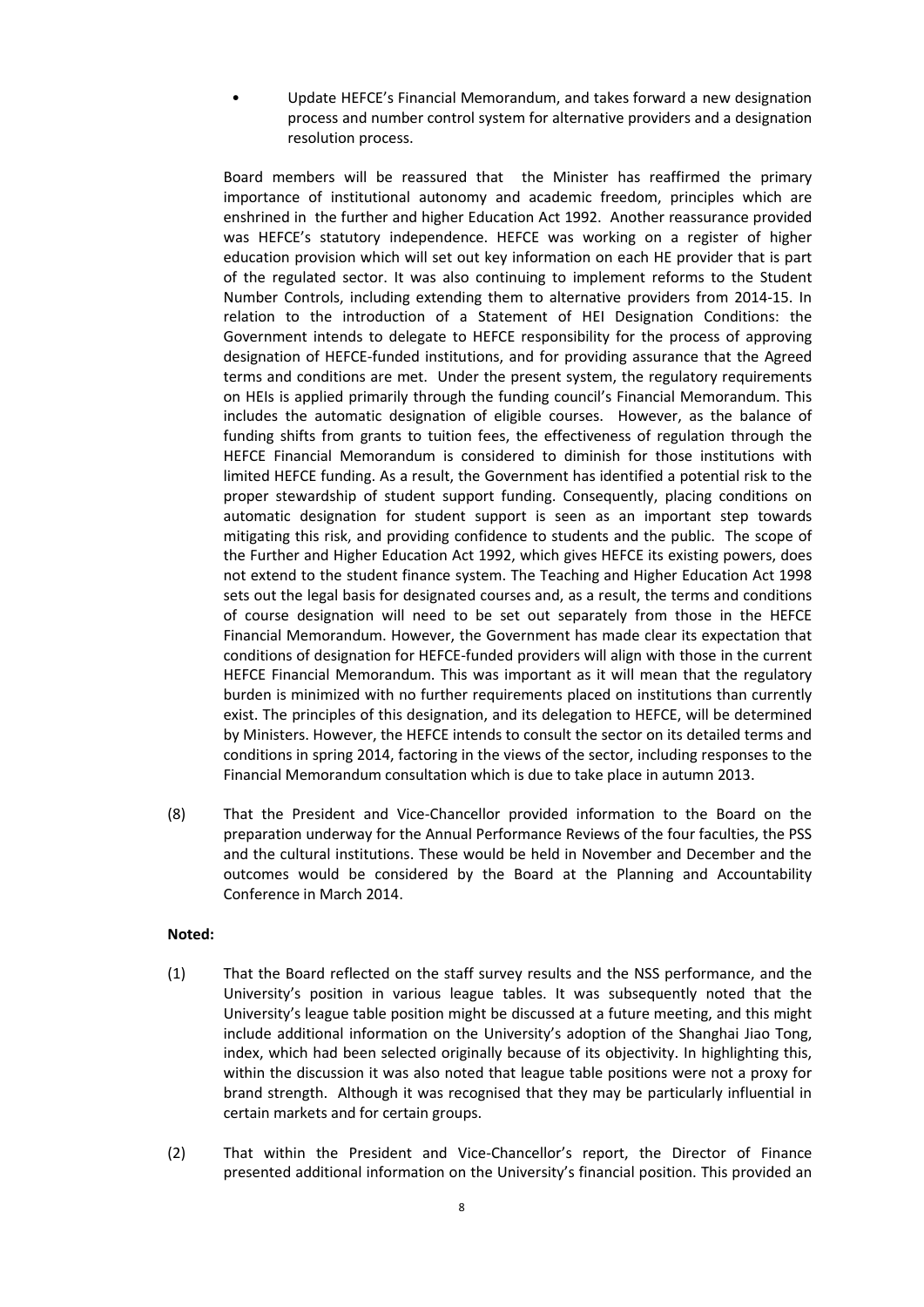update on the progress of external audit, and the anticipated surplus at year-end. Within the presentation, the Board was updated on the development of a residences strategy, as the University was currently appraising whether investment models with external providers might be a suitable means of developing current stock. At the time of report, these discussions were at an early, exploratory stage and the Board would have an opportunity to consider the issue at an appropriate point in the future.

#### **Resolved:**

- (1) That the Board recorded its gratitude to all the staff involved in recruitment and admissions of students, centrally and in Faculties and Schools, for the contributions they have made to realising the 2013 student intake, especially given all the complexities and uncertainties associated with this year's admissions cycle.
- (2) That the Board expressed thanks to the Finance team, to the primary budget holders and to academic and professional support managers across the University, for the contribution they continued to make to the sound financial management of the institution

#### **(b) Report to the Board of Governors on exercise of delegations**

#### **Reported:**

- (1) That acting on behalf of Senate and the Board of Governors, and on the recommendation of the relevant School Board and/or the Dean of the relevant faculty, the President and Vice Chancellor approved the re-appointment of Professor Andy Gibson, as Head of the School of MACE, for a five year period from 1 August 2013.
- (2) That acting on behalf of Senate and the Board of Governors, and on the recommendation of the relevant Head of School and Dean of the Faculty, the President and Vice-Chancellor awarded the title of emeritus/emerita professor to:

Professor Rodney Brazier, School of Law, with effect from 1 October 2013 Professor Alan North, School of Medicine, with effect from 1 November 2013 Professor Carol Smart, School of Social Sciences, with effect from 1 February 2014

- (3) That acting on behalf of Senate and the Board of Governors, the President and Vice-Chancellor delegated authority to approve expenditure from the Melland Schill Fund (1958) to the Head of the School of Law and the Head of Faculty Finance (Humanities) jointly.
- (4) That acting on behalf of the Board of Governors, the President and Vice-Chancellor approved the re-appointment of Dr GE Hughes as the University's representative Governor on the Hulme Hall Foundation Trust for a three year period, with effect from 15 December 2012.
- (5) That acting on behalf of the Board of Governors, the President and Vice-Chancellor approved the re-appointment of Professor Nigel Scrutton, as Director of the Manchester Interdisciplinary Biocentre, for a three-year period, with effect from September 2013
- (6) That acting on behalf of the Board of Governors, the President and Vice-Chancellor approved the re-appointment of Professor Andrew Sherry as Director of the Dalton Nuclear Institute, for a five-year period, with effect from March 2014.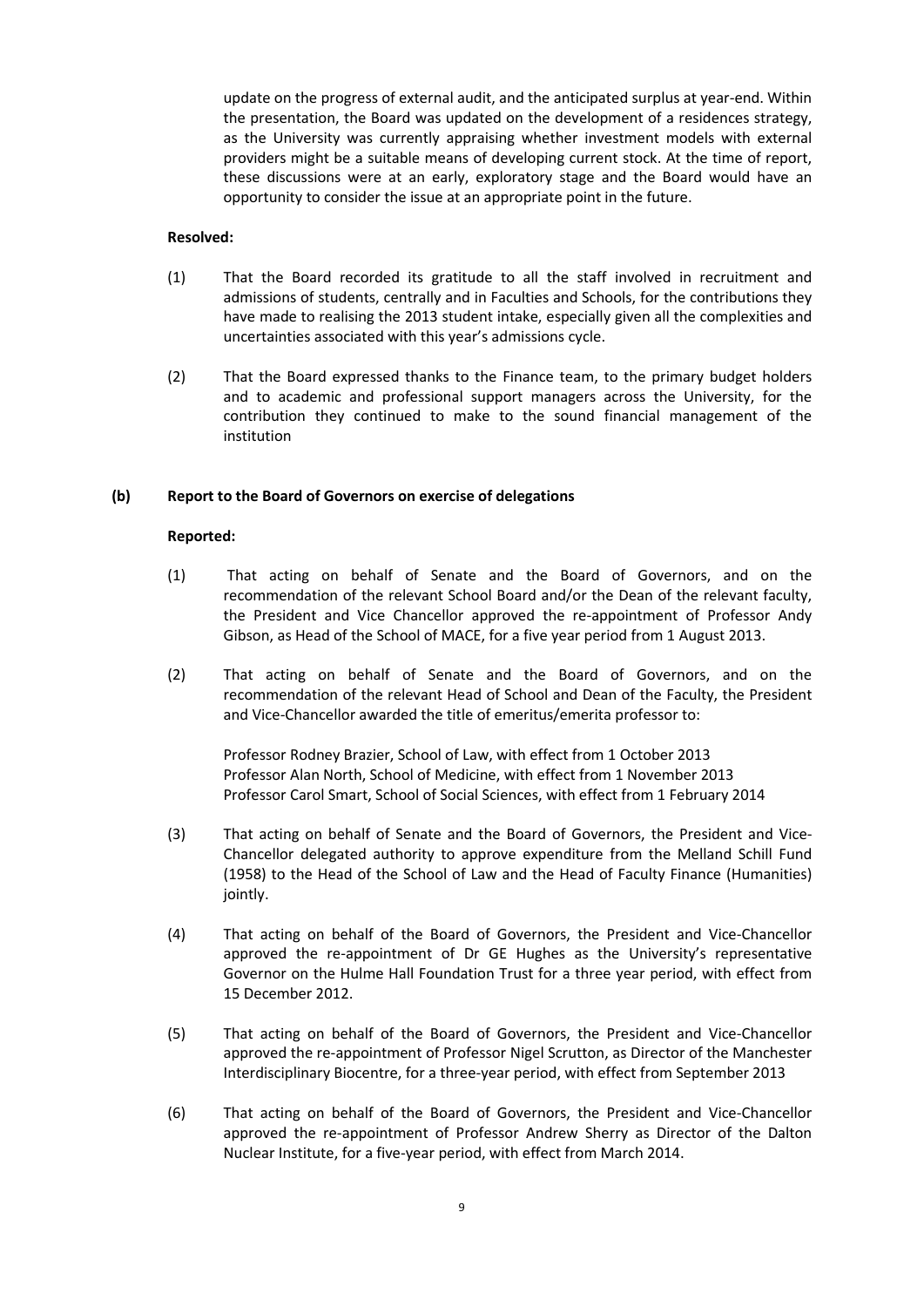- (6) That the University approved the nomination of Professor Colin Bailey as the University's representative on the UMI3 Board, for a further two year period, from 4 January 2014.
- (7) That pursuant to General Regulation VII.4, the Common Seal of the University has been affixed to instruments recorded in entries no 1313 to 1351.

## **10. Report from the Senate**

**Received:** A verbal report on the business considered by Senate at the meeting held on 2nd October 2013.

**Noted:** That Senate had discussed the student number position, the HE regulatory and funding environment, the University's preparations for the REF, the NSS, approved a number of policy changes, and had discussed the preparations for the launch of the social responsibility strategy**.**

#### **11. Board committee reports**

#### **(a) Audit Committee, 17 September 2013**

**Received:** The executive summary and minutes of the meeting held on 17 September 2013, including receipt of the Corporate Governance and Pubic Benefit Statements and the Annual Opinion of the Internal Auditors.

#### **Reported:**

- (1) That under matters arising, the Committee received updates on the proposed review of effectiveness, Data Protection Compliance work, the training and update event and the public interest disclosure procedure. As the Charity Commission training event had been rescheduled (proposed date 28 January 2014, 2pm start), members of the Committee were urged to attend the Uniac Forum, scheduled for 25<sup>th</sup> November 2013.
- (2) That the Committee also agreed that the recently appointed Director of IT, Mr Gerry Pennell would be invited to a future meeting to present a comprehensive report on the University's response to the Uniac Report on Cyber Security. The Uniac audit's findings were presented in June 2013, and a short paper was provided at the time by the Interim Director of IT. In the meantime, the risks identified within the Uniac review had been incorporated within the risk register, and it was reported that the recently appointed Director of IT was working on a comprehensive plan to tackle the issues identified.
- (3) That Deloitte LLP provided an interim report on the financial audit and on the IT audit. The external audit team were at the review stage originally anticipated in the planning and no serious issues had been identified at the time of report.
- (4) That the Committee was asked to review drafts of two documents for inclusion within the narrative section of the financial statements. The first was the Public Benefit Statement, required under charities legislation. The second document was the Statement on Corporate Governance, which outlined the governance structure of the University, and was largely unchanged on that presented in the previous year. Further guidance on the Public Benefit Statement has been issued recently and will be incorporated within a revised draft before the statement is included within the financial statements.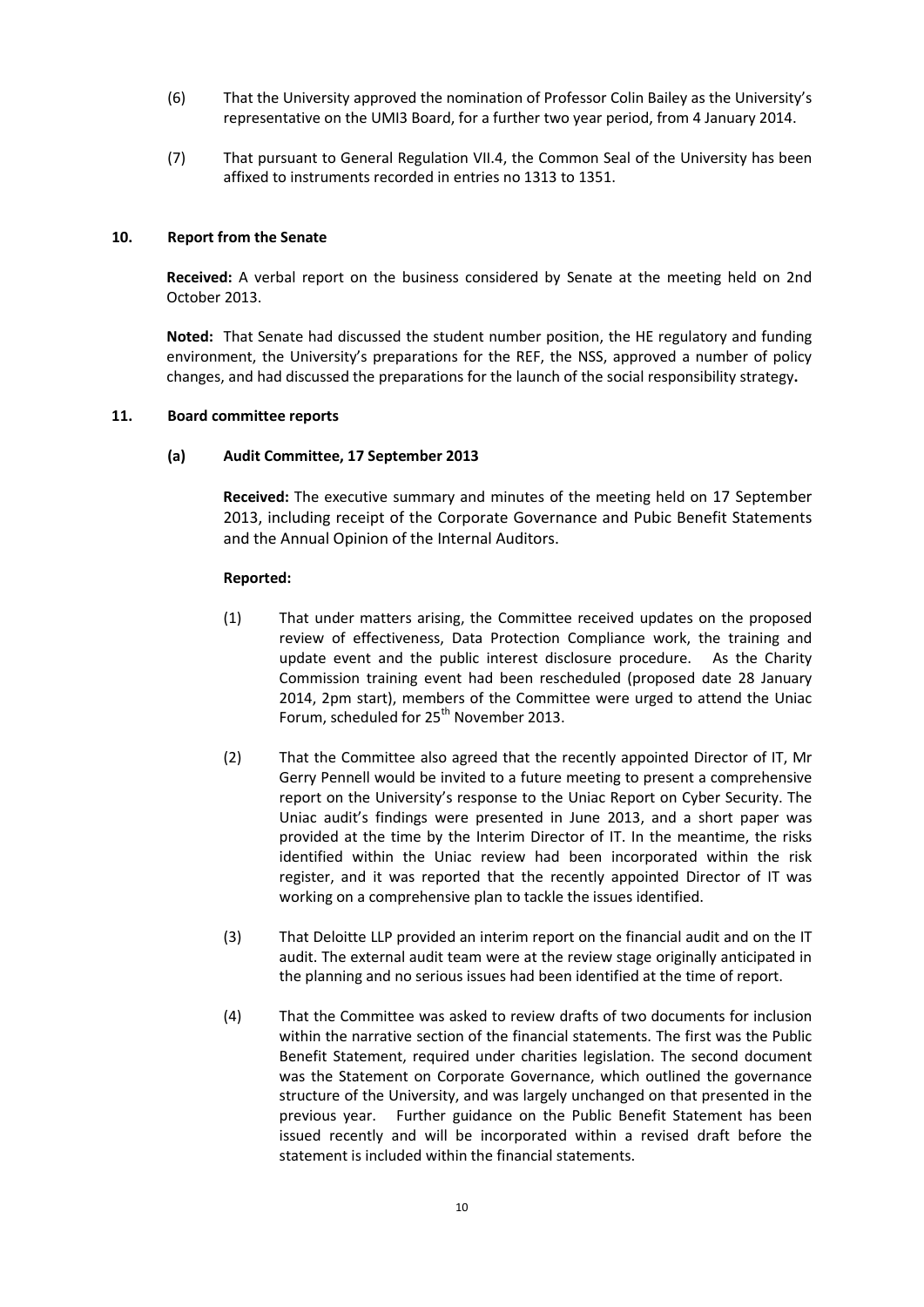- (6) That the Committee received a presentation from Mr Richard Young on the Uniac consortium and the role of internal audit.
- (7) That the Committee had received a report from the Directors of Uniac on progress for the three-month period covering July to September 2013. This included reviews of Debt Management, the Accommodation Code of Practice in Private Halls, Residents Associations and Junior Common Rooms, and the University's follow-up to the GhostShell cyber attack.
- (8) That the draft internal audit annual opinion, prepared by Uniac, was considered by the Committee. This is prepared for the Audit Committee and the Board of Governors, and provided to HEFCE each year. The opinion concluded that internal controls were generally effective and that the University had continued to develop the standardisation and consistency of operational processes and controls across the institution. The opinion also concluded that the University's arrangements for governance, risk management and data quality, were effective. In addition, Uniac had concluded that overall, the University's arrangements for securing value for money were effective. The Board is asked to note the report at this stage.
- (9) That the Committee received an updated audit needs assessment programme for 2013-14. The plan had been revised to include the consideration of audit work required alongside the implementation of the capital plan. The revised programme included an additional Assurance Mapping exercise, relating to the failure to finance and/or deliver the Campus Master-plan, and a two stage review of the development of, and adherence to, a revised Treasury Management Policy.
- (10) That the Committee received a written report on the work of the Procurement Office in negotiating group contracts on behalf of the University over 2012-13 The Report was considered by the Committee and Mr Kevin Casey, Head of Procurement, attended to answer questions.

## **(b) Finance Committee, 23 September 2013**

**Received:** The executive summary and minutes of the meeting held on 23 September 2013, including the Treasury Management Policy and the July Management Accounts.

## **Reported:**

- (1) That the Committee confirmed the Terms of Reference and Membership and noted two new members had joined the committee, Mr Neil McArthur and Ms Grace Skelton.
- (2) That It was noted that the triennial valuations for both USS and UMSS schemes had commenced, for report in 2014.
- (3) That it was agreed in future, the Committee would receive post-project evaluation reports for capital projects over £10m.
- (4) That the year-end process was proceeding well and the external auditors had not, so far, raised any matters of concern.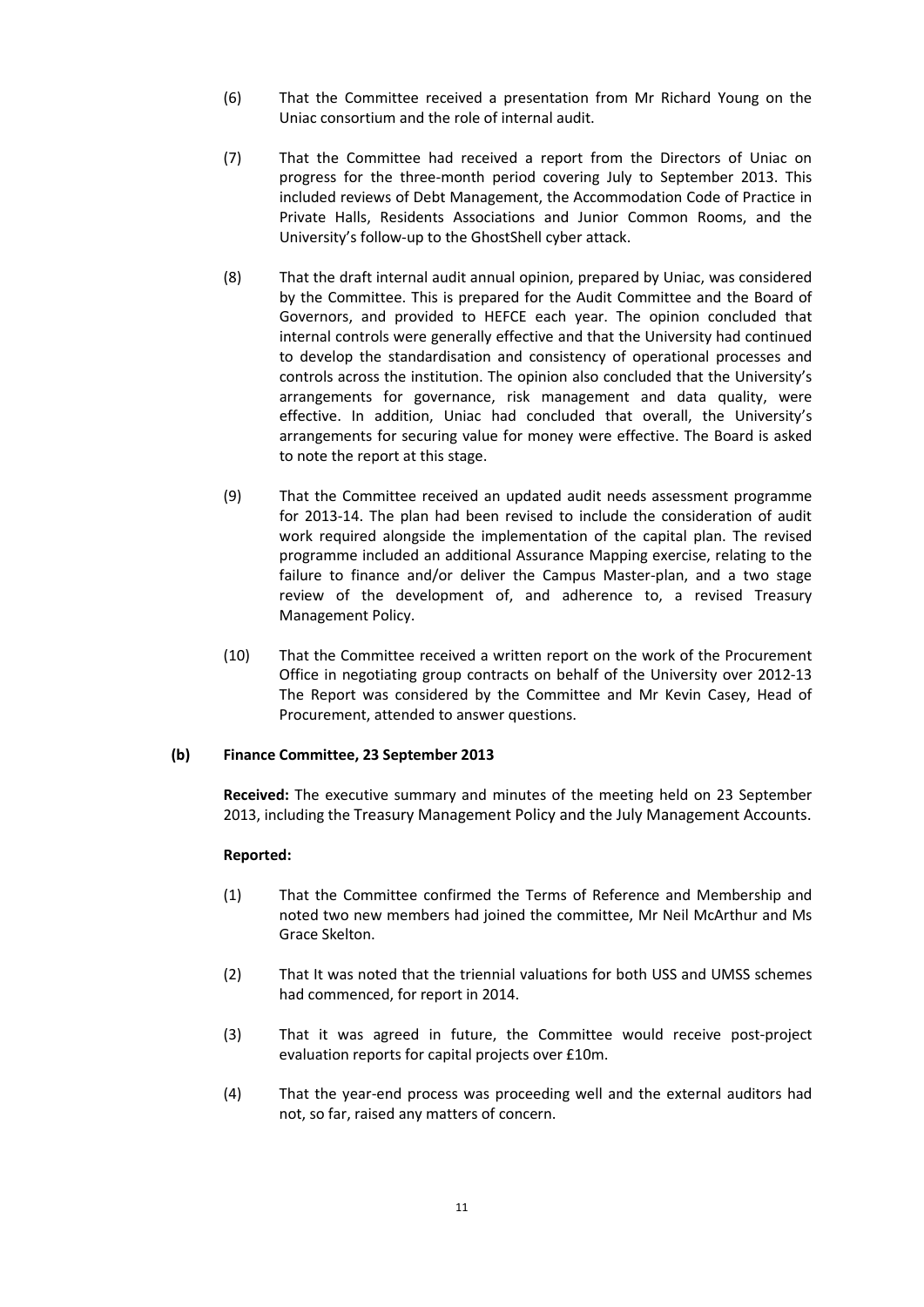- (5) That a Disclosure Committee had been created to ensure material information in relation to the bond was disclosed. It will report periodically to the Finance Committee
- (6) That the Committee considered and approved, in principle, some revisions to the University policy on management of short term cash. The Committee had requested a number of changes (to cash limits and duration of holdings) and these had been made. The revised policy was now operational.
- (7) That the Committee considered an interim report prepared by Aon Hewitt on the University's investment strategy. Further work will now be undertaken by Aon Hewitt and the final outcomes will be considered at the meeting of Finance Committee in January 2014.
- (8) That the Committee noted the management accounts for July 2013 at the meeting.
	- The surplus for year was £38.2m, £23.2m favourable to budget. Key factors were: £22.5m release of contingencies; £7.1m net credit in relation to FRS17 pension adjustment; £5.3m pay savings; £4.1m non pay savings; £2.0m higher than expected surplus on other activities in faculties; £1.4m additional short term interest; £1.2m additional research overhead recovery; £1.1m additional non credit bearing fees. Offset by: £10.1m exceptional break costs in relation to early payment of Yorkshire bank loans; £9.5m lower credit bearing fees; £3.5m adverse impact of lower student numbers on residential fee income.
	- Cumulative income was £827.1m, £17.2m below budget but 2.5% higher than prior year;
	- Pay costs were £439.2m, £10.5m favourable to budget. Pay costs, excluding ERVS and FRS 17 adjustment represented 53.3% of total income compared to 52.9% in the prior year, and 53.9% budgeted;
	- Non-pay costs were 2.9% higher than last year, at £284.4m but £27.0m favourable to budget; cash balances stood at £437.6m.
- (9) That the Committee received an update on the capital programme and noted the progress that had been made and that there were no financial risks associated with these projects at this time.
- (10) That the Committee considered a draft template of a report intended to fulfil the reporting requirements and the responsibilities of Finance Committee to ensure continuing governance. Finance Committee will consider a further iteration of the report at its next meeting, which will include an executive summary for onward transmission to the Board.
- **Noted:** That, with reference to the reporting of recent statements by members of the Russell Group on future fee levels within the sector, future fee levels had not been discussed by the University, and current planning assumptions had assumed only a flat rate of growth for fee income.

## **(c) Staffing Committee,**

**Received:** The executive summary and minutes of the meeting of the Staffing Committee held on 18 September 2013, and that were subsequently approved at a reconvened meeting held by teleconference, on 6 October 2013.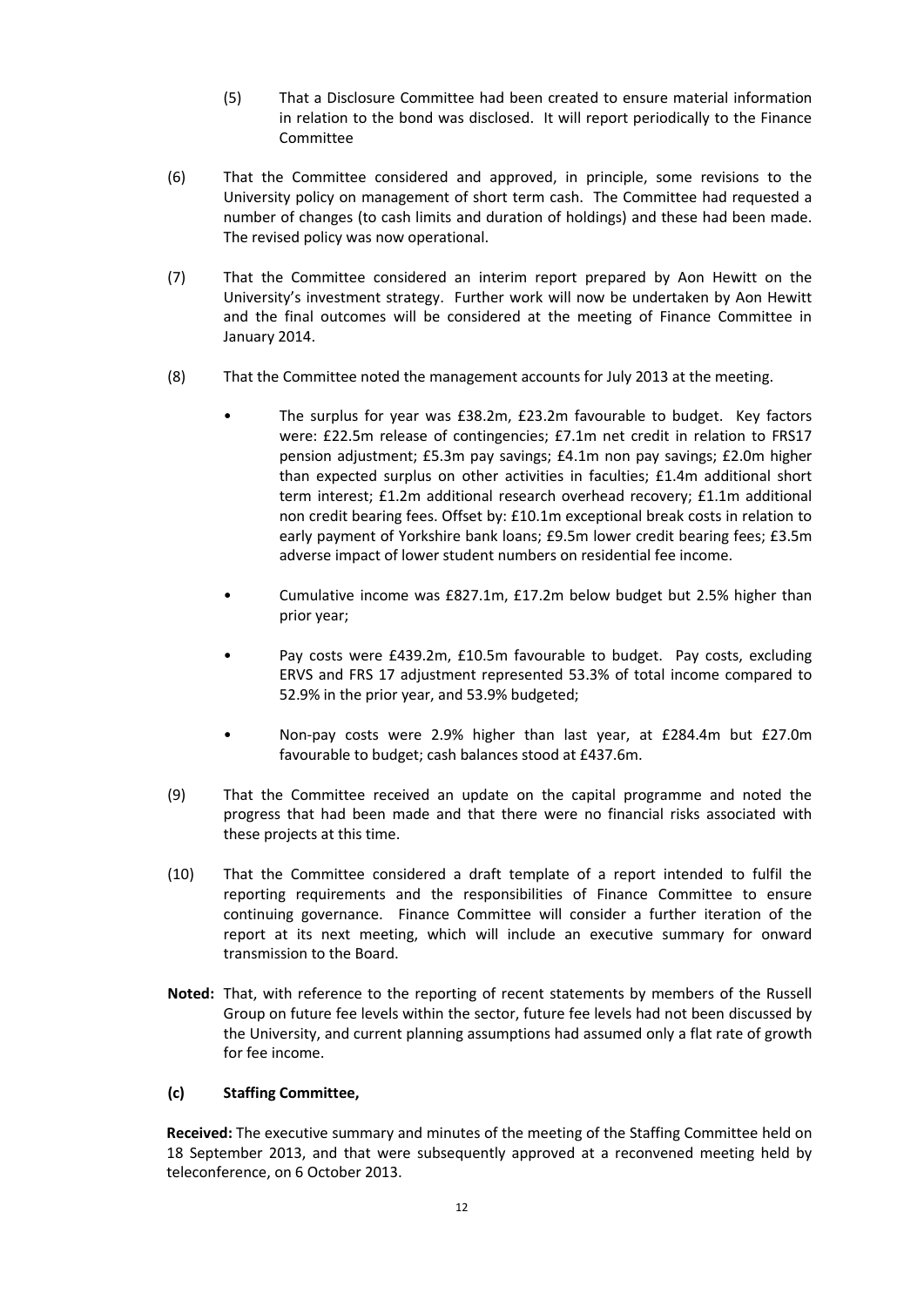**Resolved:** To approve the recommendations of the Staffing Committee:

- (1) That the University proceeds with the process outlined in the agreed contracts procedure to deal with those staff considered to be at risk on open ended contracts linked to finite external funding or special projects for the period from 1 July 2014 to 31 October 2014; and,
- (2) That the University continues to ensure that all suitable and appropriate alternative strategies for resolution, including redeployment and restructuring, have been properly considered.

# **12. Report from the Planning and Resources Committee**

Received: A summary of matters discussed at the meetings of the Committee held on 9<sup>th</sup> July 2013.

## **Reported:**

- (1) That at its meeting on 9 July 2013, the Committee considered the draft Management Accounts for the period ended 31 May 2013. The Committee noted the issue of the public bond (the "Bonds") to finance the University's future strategic plans, including the delivery of the £1 billion Campus Masterplan. The Committee also received the Minutes of the Finance Sub-Committee meetings held on 11 and 18 June 2013.
- (2) That at its meeting on 9 July 2013, the Committee considered a report summarising the data in the Destinations of Leavers from Higher Education Survey reporting on the destinations of 2011-12 graduates. The data would be used to measure progress for 2013 against the high level KPI: *"By 2020, to achieve a positive graduate destinations rate of at least 85% (as measured six months after graduation in the Destinations of Leavers from Higher Education Survey), ensuring that the University is ranked in the upper quartile of the Russell Group institutions on this measure."* The Committee also received an update on applications for entry in 2013.
- (3) That the Committee received an update report at its meeting on 9 July 2013 on national pay negotiations.
- (4) That at its meeting on 9 July 2013, the Committee received the Gift Oversight Group Annual Report, prepared for the Board of Governors, and approved the minor amendments in Appendix C to the Gift Acceptance Policy.
- (5) That at its meeting on 9 July 2013, the Committee received a progress report on the Manchester Working Environment. The Committee also received the Minutes of the meeting of the Information Systems Sub-Committee held on 4 June 2013.
- (6) That at its meeting on 9 July 2013, the Committee considered and approved the University's Major Incident Response Plan, and noted that the Plan would be tested during 2013-14. The Committee also received the Minutes of the meeting of the Research Compliance Committee held on 18 June 2013.
- (7) That at its meeting on 9 July 2013, the Committee noted the changes to the National Scholarship Programme that would come into effect in 2015-16.

## **13. Any other business**